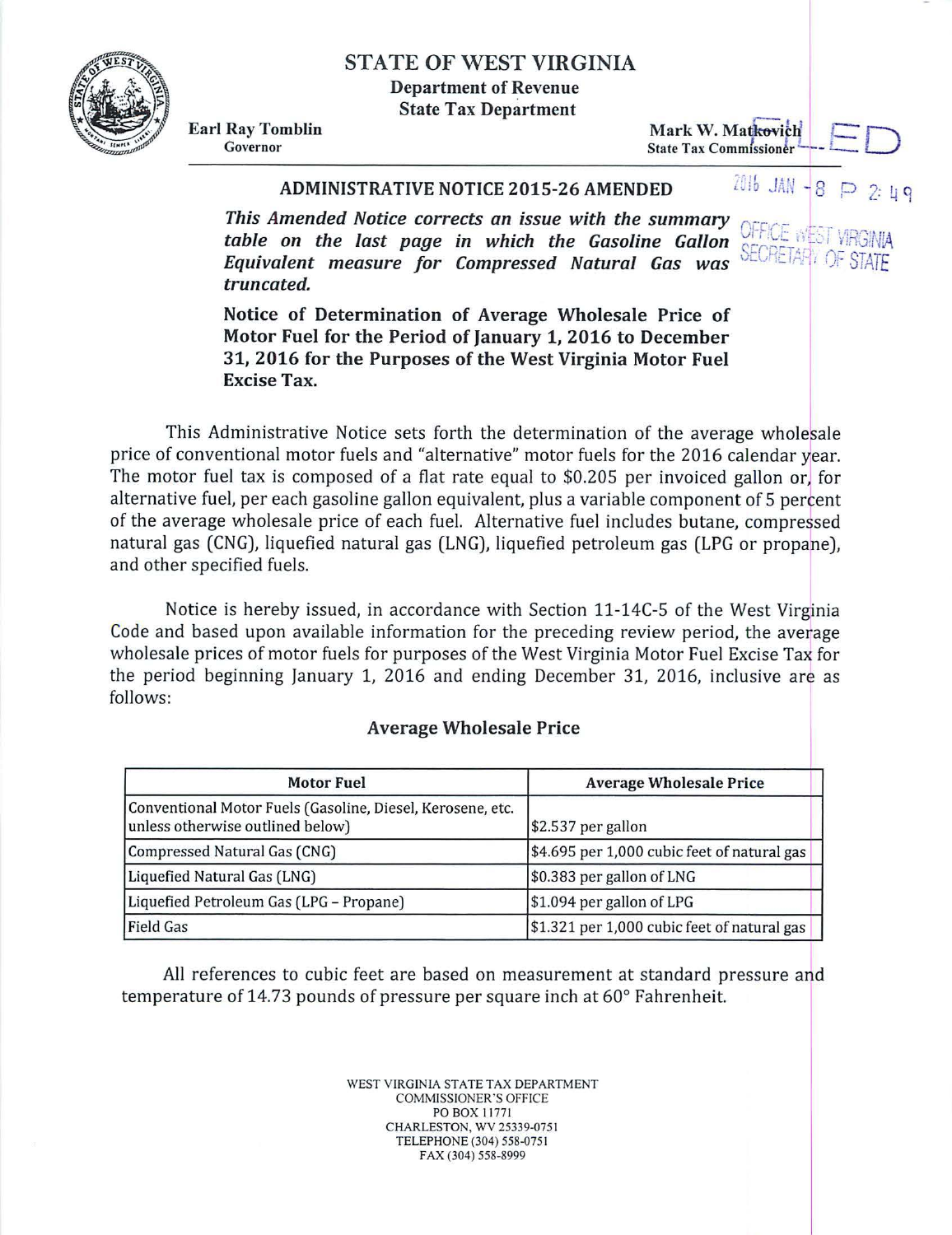The calculation of the average wholesale prices shown above includes information from Oil Price Information Service (OPIS) for conventional motor fuels and liquefied petroleum gas (LPG - Propane), U.S. Energy Information Administration for natural gas, and Natural Gas Intelligence (NGI) for field gas.

## Motor Fuel Excise Tax Rates - January 1, 2016 - December 31, 2016

#### Conventional Motor Fuels:

For gasoline, diesel, kerosene, and related products, the average wholesale price per gallon is \$2.537 for the period beginning January 1, 2016 and ending December 31, 2016, inclusive. The variable component computed thereon shall be  $$0.127$  per gallon  $$2.537 \times 5\% = $0.127$ . The flat rate component of the Motor Fuel Tax on conventional motor fuels is  $$0.205$  per gallon resulting in a **combined tax rate of \$0.332 per gallon**. This average wholesale price per gallon  $$2.537$ ), the variable component tax computed thereon (\$0.127 per gallon), and the flat rate component (\$0.205 per gallon) shall apply to all gallons of gasoline, diesel, kerosene, and related products sold, purchased, or used in this State during the period beginning January 1, 2016 and ending December 31, 2016, inclusive, regardless of whether the actual purchase price of such motor fuel is more or less than \$2.537 per gallon.

## Compressed Natural Gas (CNG):

For compressed natural gas the average wholesale price on a per 1,000 cubic feet basis shall be \$4.695 per 1,000 cubic feet for the period beginning January 1, 2016 and ending December 31, 2016, inclusive. The **variable component** computed thereon shall be \$0.235 per 1,000 cubic feet (\$4.695 x 5% = \$0.235). The flat rate component of the Motor Fuel Tax on compressed natural gas is \$1.618 per 1,000 cubic feet of compressed natural gas:

| \$0.205 per Gal. of conventional fuel | \$0.001618378     |  | 1,000<br>cubic feet <sub>1</sub> | $$1.618$ per 1.000 cubic feet CNG |
|---------------------------------------|-------------------|--|----------------------------------|-----------------------------------|
| 126.67 cubic feet of CNG GGE          | <b>GGE per CF</b> |  |                                  | flat rate component               |

The combined tax rate is  $$1.853$  per 1,000 cubic feet:  $$0.235$  variable component + \$1.618 flat rate component = \$1.853 per 1,000 cubic feet). This average wholesale price per  $1,000$  cubic feet (\$4.695), the variable component tax computed thereon (\$0.235 per 1,000 cubic feet), and the flat rate component (\$1.618 per 1,000 cubic feet) shall apply to all units of compressed natural gas sold, purchased, or used in this State during the period beginning January 1, 2016 and ending December 31, 2016, inclusive, regardless of whether the actual purchase price of such motor fuel is more or less than \$4.695 per 1,000 cubic feet. The tax rates for compressed natural gas specified in terms of the gasoline gallon equivalent (126.67 cubic feet or 5.66 pounds) are shown in the table on the last page of this notice.

## Liquefied Natural Gas (LNG):

For liquefied natural gas the average wholesale price on a per 1,000 cubic feet basis shall be \$4.695 per 1,000 cubic feet for the period beginning January 1, 2016 and ending December 31, 2016, inclusive. The average wholesale price of liquefied natural gas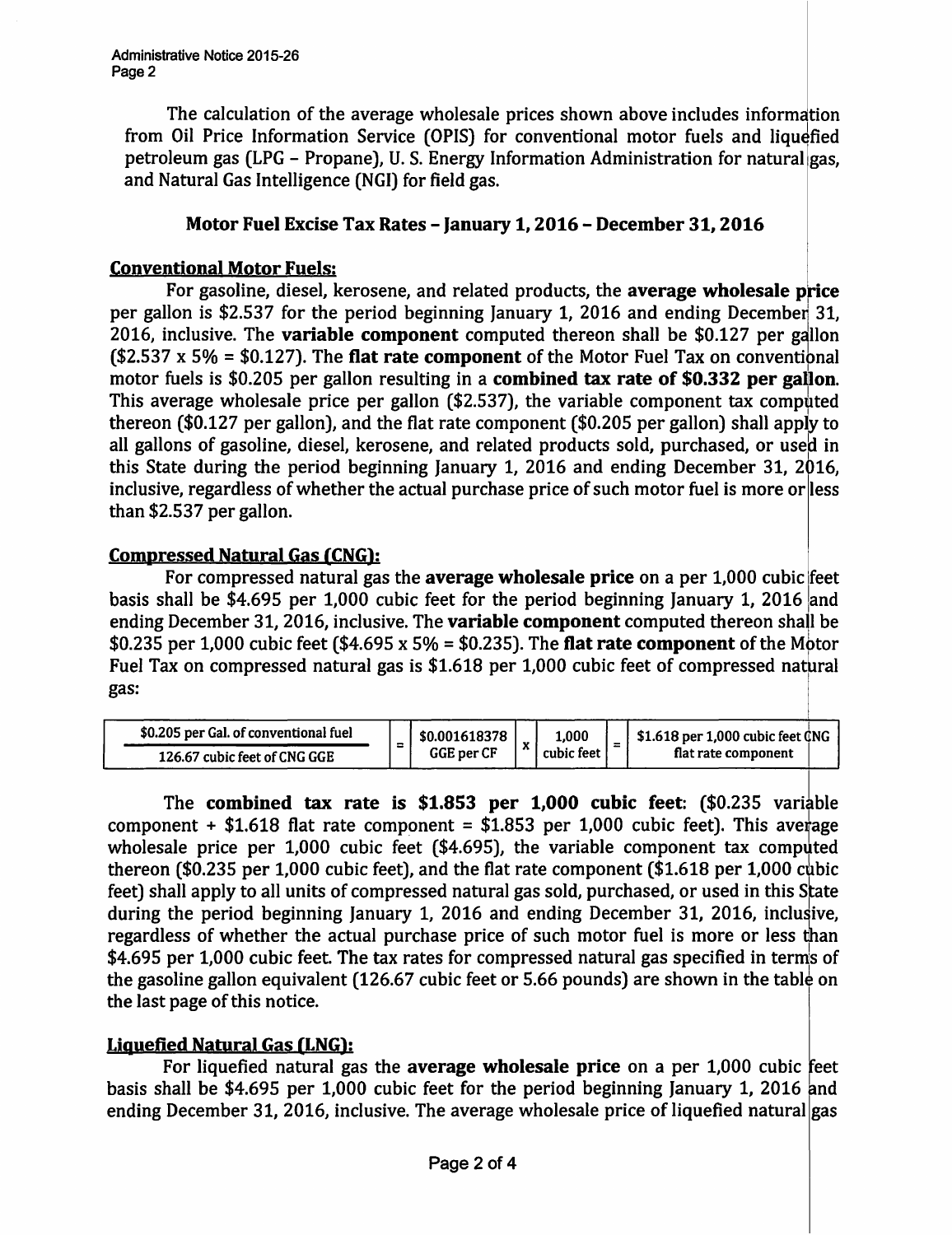in terms of GGE LNG gallons is \$0.383 per gallon (\$4.695 per 1,000 cubic feet  $\div$  1,000 cubic feet x 126.67 cubic feet per 1.554 gallons). The **variable component** computed thereon shall be \$0.019 per gallon of LNG (\$0.383 X 5% = \$0.019). The flat rate component of the Motor Fuel Tax on liquefied natural gas is \$0.132 per gallon of liquefied natural gas (\$0.205) / gallon of conventional fuel  $\div$  1.554 gallons of LNG GGE = \$0.132 per gallon of LNG) resulting in a combined tax rate of \$0.151 per gallon. This average wholesale price per gallon (\$0.383), the variable component tax computed thereon (\$0.019 per gallon), and the flat rate component (\$0.132 per gallon) shall apply to all gallons of liquefied natural gas sold, purchased, or used in this State during the period beginning January 1, 2016 and ending December 31, 2016, inclusive, regardless of whether the actual purchase price of such motor fuel is more or less than \$0.383 per gallon.

## Liquefied Petroleum Gas (LPG - Propane):

For liquefied petroleum gas (propane) the **average wholesale price** per gallon is \$1.094 for the period beginning January 1, 2016 and ending December 31, 2016, inclusive. The variable component computed thereon shall be  $$0.055$  per gallon equivalent (\$1.094  $X 5% = $0.055$ ). The flat rate component of the Motor Fuel Tax on liquefied petroleum gas is \$0.150 per gallon of liquefied petroleum gas  $(\$0.205/g$ allon of convention fuel  $\div$  1.367 gallons of LPG GGE =  $$.150$  per gallon LPG), resulting in a **combined tax rate of \$0.205** per gallon of LPG. This average wholesale price per gallon (\$1.094), the variable component tax computed thereon (\$0.055 per gallon), and the flat rate component (\$0.150 per gallon), shall apply to all gallons of liquefied petroleum gas sold, purchased, or used in this State during the period beginning January 1, 2016 and ending December 31, 2Q16, inclusive, regardless of whether the actual purchase price of such motor fuel is more or Jess than \$1.094 per gallon of liquefied petroleum gas.

#### **Field Gas:**

For field gas the average wholesale price on a per 1,000 cubic feet basis shall be \$1.321 per 1,000 cubic feet for the period beginning January 1, 2016 and ending December 31, 2016, inclusive. The **variable component** computed thereon shall be  $$0.066$  per  $1,000$ cubic feet (\$1.321 X 5% = \$0.066). The flat rate component of the Motor Fuel Tax on field gas is \$1.618 per 1,000 cubic feet of field gas.

| \$0.205 per Gal. of conventional fuel | - | \$0.001618378<br>GGE per CF |  | 1.000<br>cubic feet |  | $$1.618$ per 1,000 cubic feet |
|---------------------------------------|---|-----------------------------|--|---------------------|--|-------------------------------|
| 126.67 cubic feet of natural gas GGE  |   |                             |  |                     |  | CNG flat rate component       |

The combined tax rate is  $$1.684$  per 1,000 cubic feet:  $$0.066$  variable component + \$1.618 flat rate component = \$1.684). This average wholesale price per  $1,000$ cubic feet (\$1.321), the variable component tax computed thereon (\$0.066 per 1,000 cubic feet), and the flat rate component (\$1.618 per 1,000 cubic feet), shall apply to all gallons of field gas sold, purchased, or used in this State during the period beginning January 1, 2Q16 and ending December 31, 2016, inclusive, regardless of whether the actual purchase price of such field gas used as a motor fuel is more or less than \$1.321 per 1,000 cubic feet

For purposes of this notice: